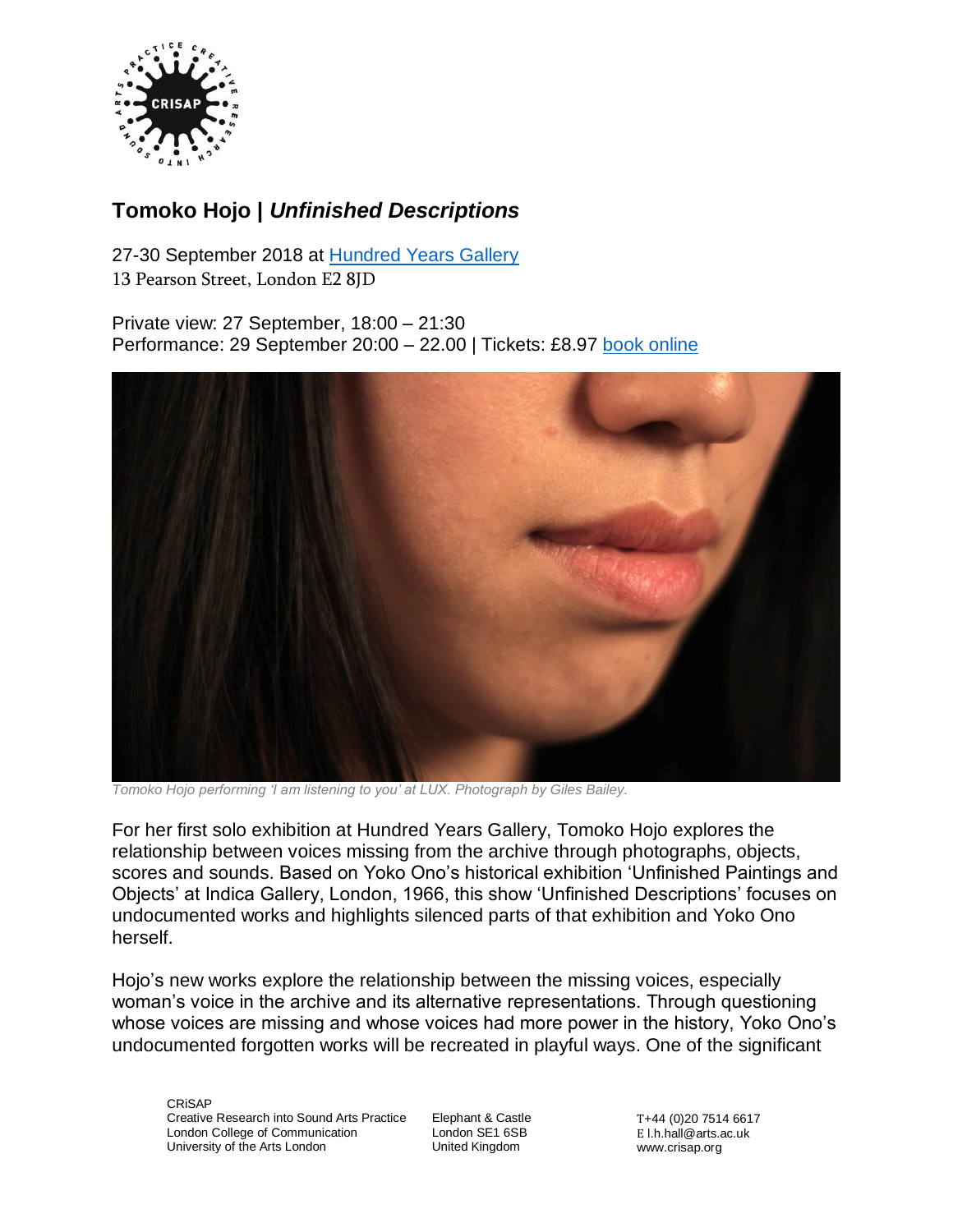works is 'O14' which is a serial number of one of the works might be exhibited at Indica show, but no documentations are left including a title. Over 50 collaborators have been invited to create a score for this mysterious work based on the word list from the original exhibition catalogue and other writings about Yoko Ono. Although all scores depart from this list, it proposes numerous possibilities beyond the past specific context and allows visitors to imagine the rich alternative possibilities. Those missing works will be also revitalised through performances during the show.

In addition to the recreations of past works, discourses around Ono's identities as a Woman, Japanese, and a wife of John Lennon will be examined through an audio work, texts and an audio-visual installation. Despite having her own career as an avant-garde artist, Ono was or still is 'the most famous unknown artist' as John Lennon once described her. Historically, she has mainly been discussed through her relationship to John Lennon and regarded as a gossip lady' by the mass media. 'I am listening to you', a new audio-visual installation is based on an oral history interview with Lennon and Ono conducted on 6 December 1980, two days before Lennon's death. Whereas Lennon had been talking without interruption, Ono was often muted and mostly accompanied his speech by laughing with high soft small voice. In Japanese society, people insert 'aizuchi' - a sort of backchannel such as 'huh' or 'yeah' - quite often during the conversation, to let the other speaker know that they are actively listening. Although Ono seems to inhabit this specific behaviour, there is equally an absence, a meandering in a different time and place. Listening becomes the act of imagining unspoken words, and gradually shifts into a fluidity between listening and speaking, and voiceless voices hidden under discourses would become audible.

Hojo's exhibition at Hundred Years Gallery will be activated through performances on the evening of 29 September, with a special guest composer/performer Andy Ingamells. The program mainly focuses on Ono's undocumented works in the original exhibition in 1966, such as *Dawn Stone*, *Draw Line Painting, Shake Hands Piece* as well as different versions of *'O14'* which gathered from diverse collaborators.

# **Artist Biography:**

Tomoko Hojo is an interdisciplinary artist and researcher working within the field of experimental music and sound art. Through the experiences of performing historical avant-garde musixcal works, current works explore the missing voices in the archive and its alternative representations from the feministic point of view. She has completed two Masters's degrees by 2015, in Sound Arts at the London College of Communication and in Creativity of Arts and the Environment at Tokyo University of the Arts. She has written about the pre-history of Sound Art in Japan from 1950s to 1970s, focusing on exhibited sound works created by artists having their origins in music, published in the book, After Musicking, edited by Yoshitaka Mōri - Tokyo University of the Arts Press.

**CRISAP** Creative Research into Sound Arts Practice London College of Communication University of the Arts London

Elephant & Castle London SE1 6SB United Kingdom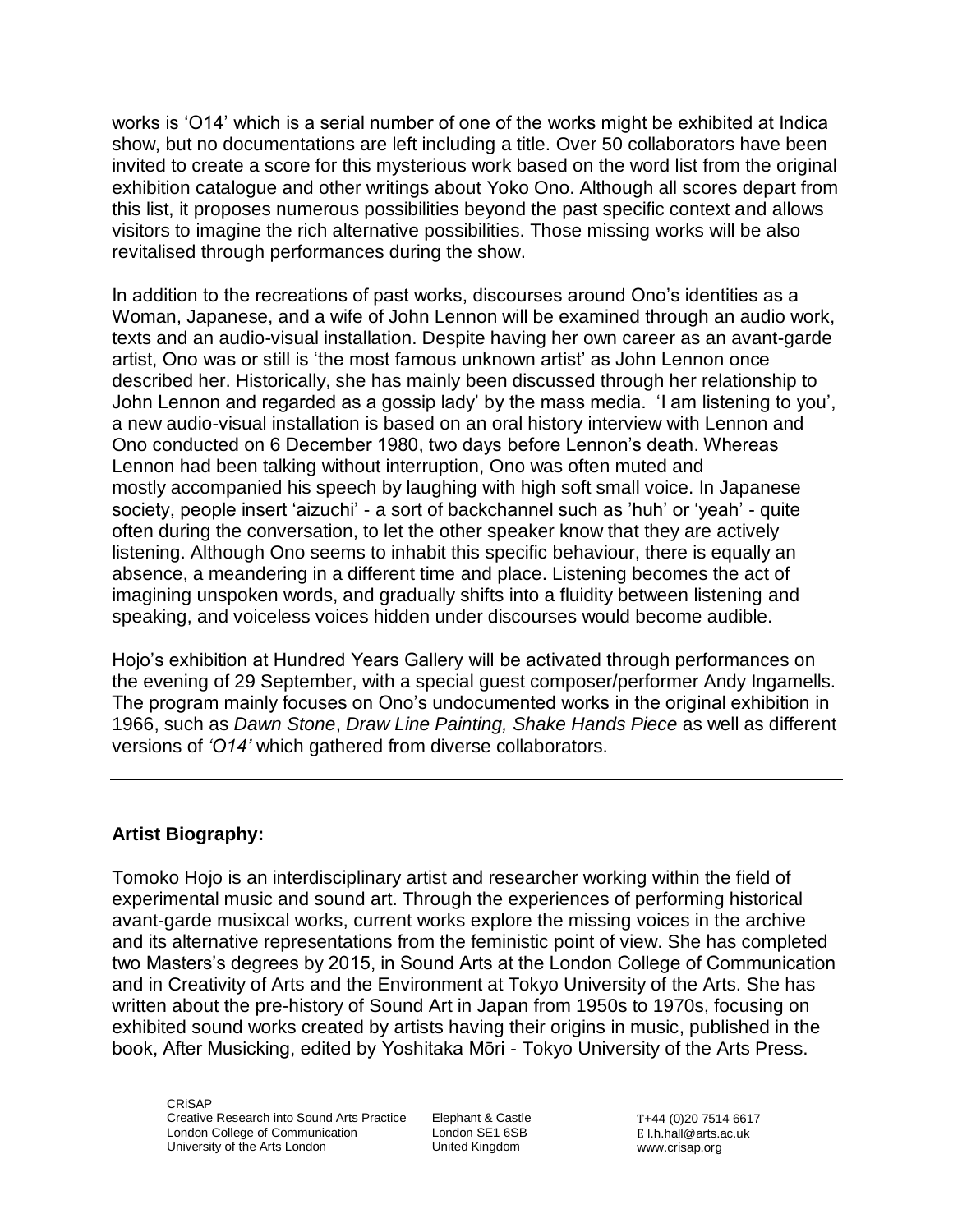She has an ongoing collaborative project with Swiss-born sound artist Rahel Kraft as Hojo+Kraft, their works highlight the individual hidden, private relationship between sound and place through interviews with local community. She also coordinates and performs as part of Tokyo based Ensemble for Experimental Music and Theater - EEMT, which explores questions around theatre and notation, propounded by John Cage. She is an Overseas Research Fellow supported by Pola Art Foundation in 2017- 2018, and a Visiting Researcher at CRiSAP, Creative Research into Sound Arts Practice, London College of Communication, University of the Arts London.

[www.tomokohojo.net](http://www.tomokohojo.net/)

## **Visitor Information**

Hundred Years Gallery 13 Pearson Street, London E2 8JD <http://hundredyearsgallery.co.uk/>

 September: Private View 18.00 – 21.30 September: Exhibition 12.00 – 19.00 September: Exhibition 15.00 – 19.00 | Performance Night (Tickets: £8.97 [book online](https://www.eventbrite.co.uk/e/tomoko-hojo-solo-exhibition-unfinished-descriptions-performance-night-tickets-49893220967))  $20.00 - 22.00$ September: Exhibition 12.00 – 18.00

#### **Acknowledgments**

This exhibition is a celebration of Tomoko Hojo's work as a Visiting Researcher at CRiSAP, London College of Communication between October 2017 and September 2018.

<http://www.crisap.org/people/tomoko-hojo/>

'I am listening to you' was commissioned as part of a performance event alongside *ORGASMIC STREAMING ORGANIC GARDENING ELECTROCULTURE* exhibition at Chelsea Space, London 2018 <http://www.chelseaspace.org/archive/orgasmic-streaming-info.html>

## **CRiSAP - Creative Research into Sound Arts Practice**

CRiSAP Creative Research into Sound Arts Practice London College of Communication University of the Arts London

Elephant & Castle London SE1 6SB United Kingdom